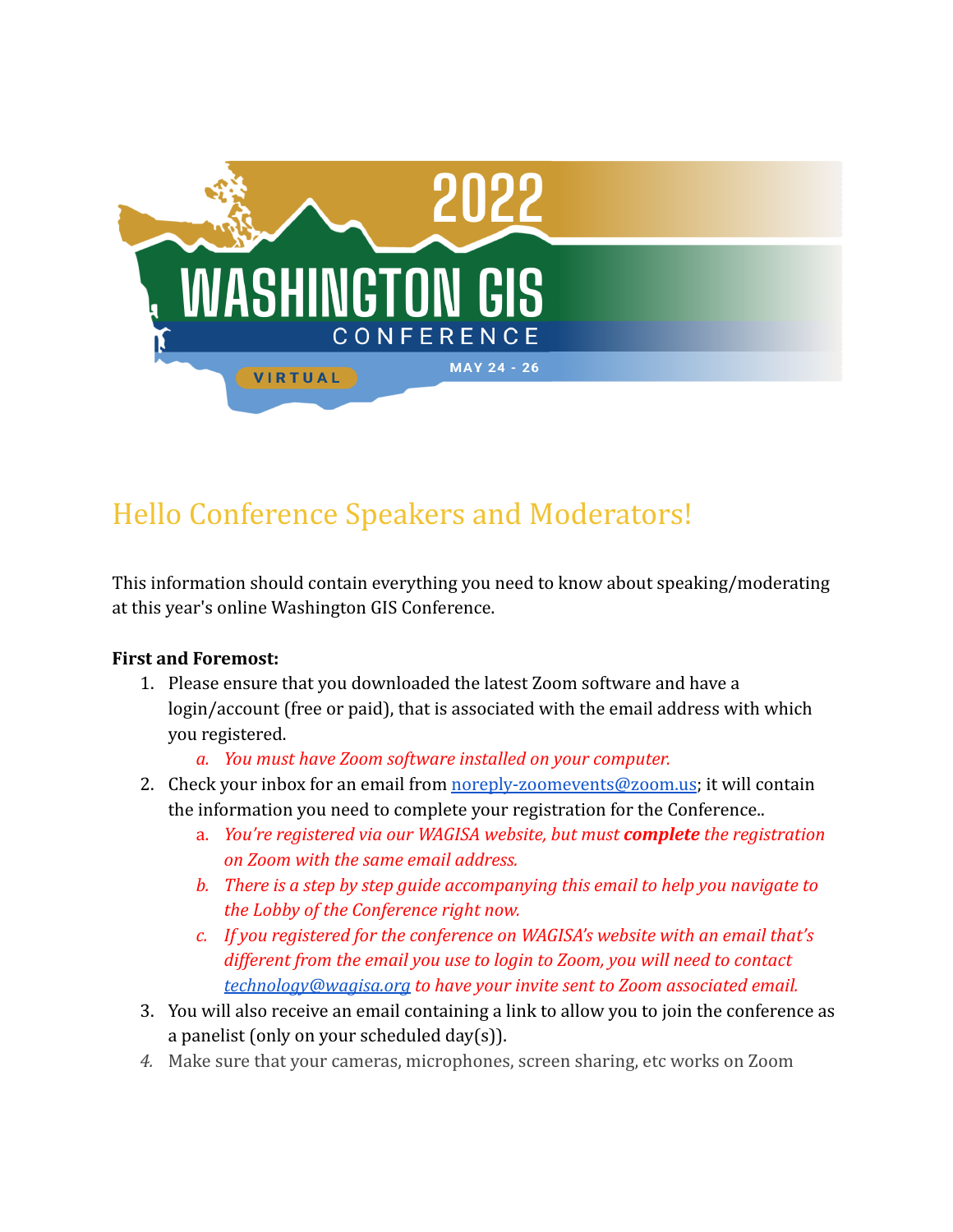### **Zoom Events:**

The Washington GIS Conference 2022 will utilize Zoom **Events** instead of Meetings and single Webinars to host large WAGISA events. It allows for a centralized lobby that contains session previews, sponsor booths, speaker bios, customizable itineraries, and the ability to have all conference content to be self-contained in one interface. This allows for a more structured format that separates Panelists and Attendees, giving video, audio, and screen sharing abilities to just a few Panelists. It gives the event a more professional feel and reduces interruptions.

Watch this short **one minute** video to become more familiar with Events: <https://youtu.be/LJr-DE4ktb4>

### **Lobby:**

Remember the physical Lobby from previous in-person conferences, where people hung out and chatted between sessions? We've got one for you VIRTUALLY. It is from here that everyone (Hosts, Panelists and Attendees) navigate to their assigned or desired sessions, as well as our sponsor booths and expos.

### **Expo:**

Remember the Vendors from in person conferences, where you were able to speak with Sponsor representatives and get SWAG? We've got one for you VIRTUALLY, *(minus the SWAG, because the technology isn't quite there yet).*

## **Event Webinars have three types of participants:**

- 1. **Hosts** (Gregory & Taylor)
- 2. **Panelists** (Speakers and Moderators, including Vendors that are speaking)
- **3. Attendees**

**Hosts:** Initiate the Webinar, manage the recording, promote/demote participants between Panelist and Attendee, remove unwanted guests, initiate polls, turn off microphones/cameras.

**Speakers:** Present, answer Q&A in coordination with the Moderator (Panelist)

**Panelist (Moderators): See specifics below, but…state that they are about to start the session,** remind the host to record, Introduce speakers. During the session; assist with Q&A, give time cues to Speakers, keep an eye on the chat/Q&A.

**Attendees:** Watch presentations, ask questions in Q&A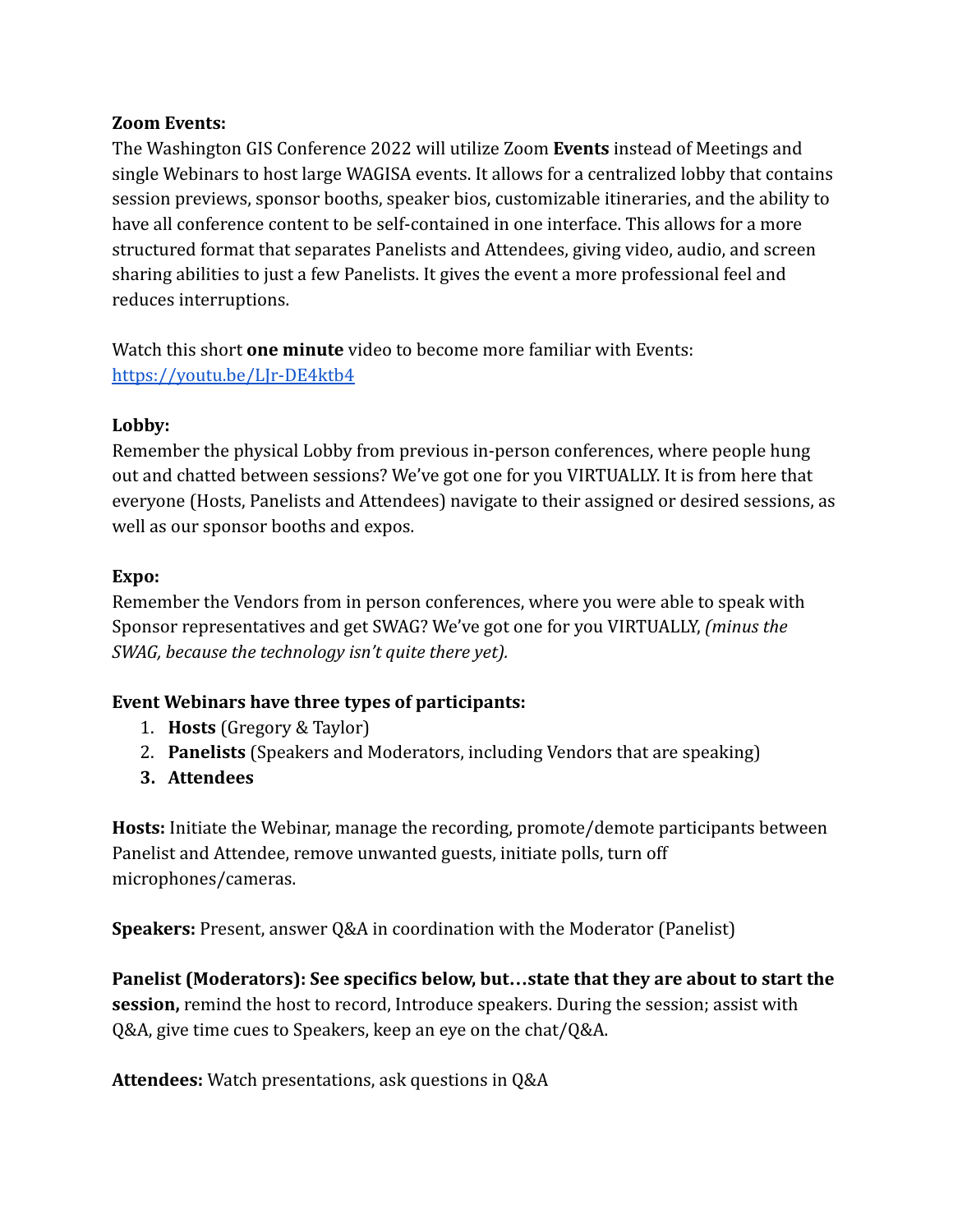If you are scheduled to be a speaker or moderator, you will be added to the Zoom Webinar as a 'Panelist' automatically, which will allow you to use your camera and microphone, share your screen, and answer Q&A.

When it is time to join the conference as a Moderator or a Speaker, click on the link in your inbox from Zoom. You will be added to the Zoom Webinar as a 'Panelist', which will allow you to use your camera and microphone, share your screen, and answer Q&A.

While you can join your day/track's Webinar as a panelist at any time, it is probably best to do so 5 or 10 minutes before you present, but please keep your microphone muted and camera off until you are being introduced by your moderator.

## **Technical Difficulties:**

If you have trouble joining as a Panelist, please contact your Track's Host and join as an Attendee; your Host can upgrade you to a Panelist.

Gregory Lund - [gwlgis@uw.edu](mailto:gwlgis@uw.edu) - 360.402.3550 *(text is quickest)* Taylor Dixon - [taylorjohndixon@gmail.com](mailto:taylorjohndixon@gmail.com) - 509.599.0059

During your presentation, it is best to close all other browser tabs and applications to preserve bandwidth and processing power. If there starts to be 'lag-time' Hosts or Panelists may turn off video for the speaker.

If you haven't yet attended Webinar Dress Rehearsal, please send an email to [Technology@waurisa.org](mailto:Technology@waurisa.org) to schedule a quick training. While it is not required, it is highly recommended.

# **Specific Moderator Roles**

## **Role 1: Moderator**

- Cue the Host (Gregory or Taylor) that you're about to start (and say, 'please start the recording')
- Introduce the presenter(s) (speaker), session title & brief summary.
- Keep presentations on-time

Presenters may ask you to run the slide deck, transitioning from one slide to the next (this involves sharing your screen, be sure to set your computer to "Presentation Mode"; good Internet connection of 50Mbps or better required). If sound is required,

## **Role 2: Zoom Warrior(s) Support,**

● Monitor Q&A for Questions *(answer those you can and assign to others when you can't)*